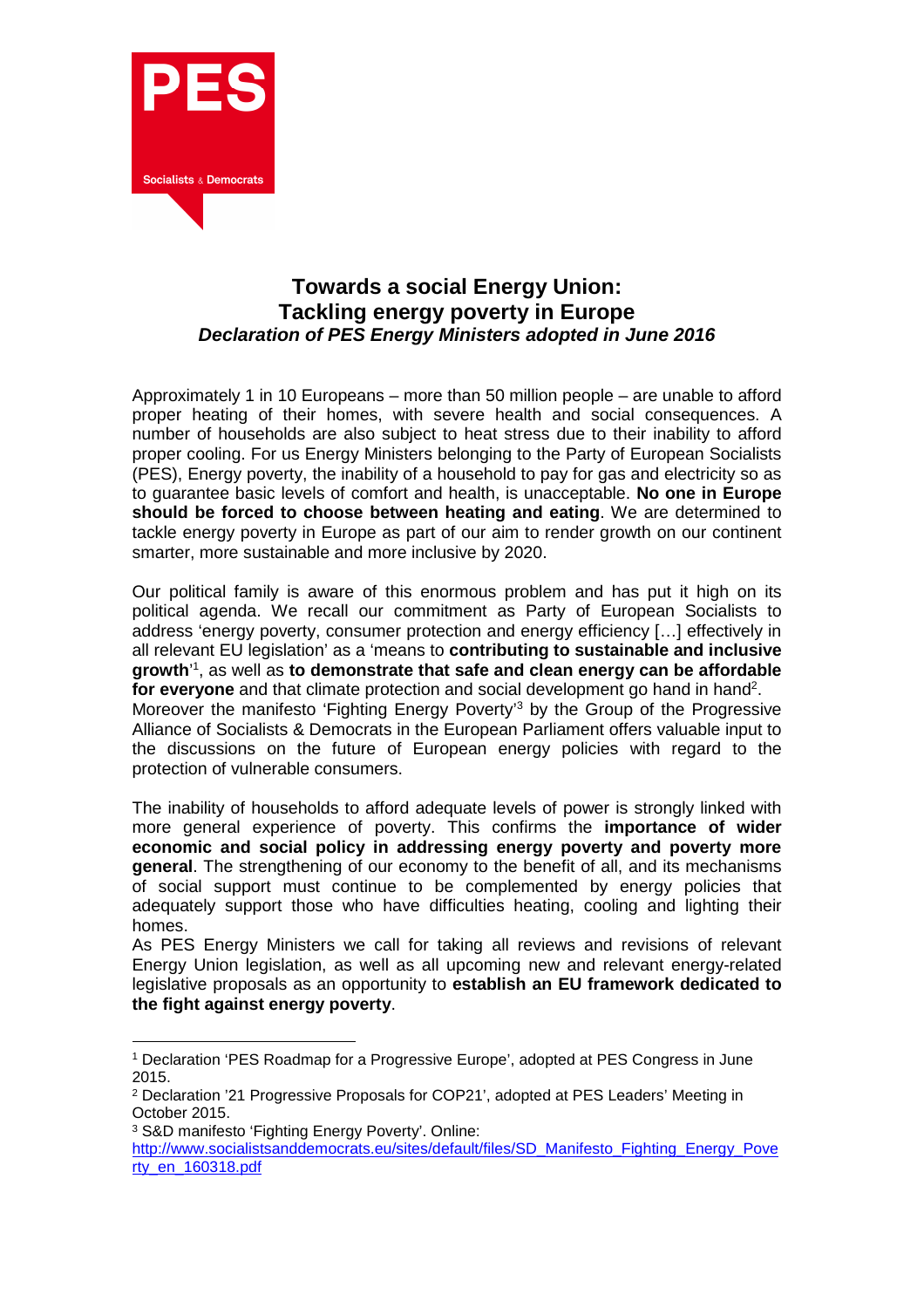While markets play an important role in today's energy framework, the only way to ensure that this market-driven reality contributes to combating energy poverty is to **install clear and strong rules within the Energy Union** to enable those markets to perform.

## **In the context of upcoming and ongoing EU energy legislation, we call for**:

- a broad **European definition of energy poverty**, that should be refined by Member States according to their own national circumstances and recognises that access to energy services is a basic social right. Such a definition could ensure a common understanding of the problem, lead to agreement on the measures needed to tackle energy poverty and to better mainstream policies. It would also – in combination with **better Europe-wide data** – allow for better targeting of people in need.
- targeting **energy efficiency measures** on energy poor households as a core vehicle to tackle energy poverty. Renovation programs tailor-made for energy poor dwellings address one of the root causes of energy poverty and thus offer sustainable long-term solutions. At the same time they contribute greatly to local job-creation. The revisions of the Energy Efficiency of Buildings Directive, and the Energy Efficiency Directive offer the opportunity to prioritise retrofitting measures of existing buildings among the most vulnerable consumers and to set better European standards for energy efficiency in energy poor homes.
- the **empowerment of energy consumers to take control of their energy bills** themselves through **improved information** and through **strengthening of consumer rights**. Revisions within the Energy Efficiency Directive and the Third Energy Package could enforce provisions that allow consumers to be better and more easily informed about their energy consumption, their rights as energy consumers and possibilities to save energy. Smart meter roll-outs should benefit low-income households, for example by providing advice, practical help and accessible feedback on their energy consumption. Moreover, prepaid solutions could support households to manage their energy consumption. Common minimum standards for price comparison tools, sales, individual and collective purchasing and switching free of charges, unified communications, information on real-time consumption with smart meters, easily understandable bills, and complaint procedures, including low-barrier out-of-court procedures would strengthen the position of energy consumers in the energy market.
- the **enhancement of energy consumers' ability to switch energy provider**. Tariffs and bills should be transparent, comparable, clearly explained and easily understandable. Energy providers should notify consumers alongside energy bills about the most suitable and advantageous tariff for them based on historic consumption patterns, and enable free switching of tariff. Also collective and individual switching of energy suppliers should be free of charge. The development of utility business models should be supported which align interests of utilities and consumers in using energy in the most efficient way. Arrangements that tie the consumer with a specific provider, thereby hampering consumers' ability to switch supplier, should be avoided.
- **EU funds for energy efficiency and support for self-generation** to specifically target energy-poor citizens that often cannot afford the upfront investment needed for energy efficiency and self-generation measures.